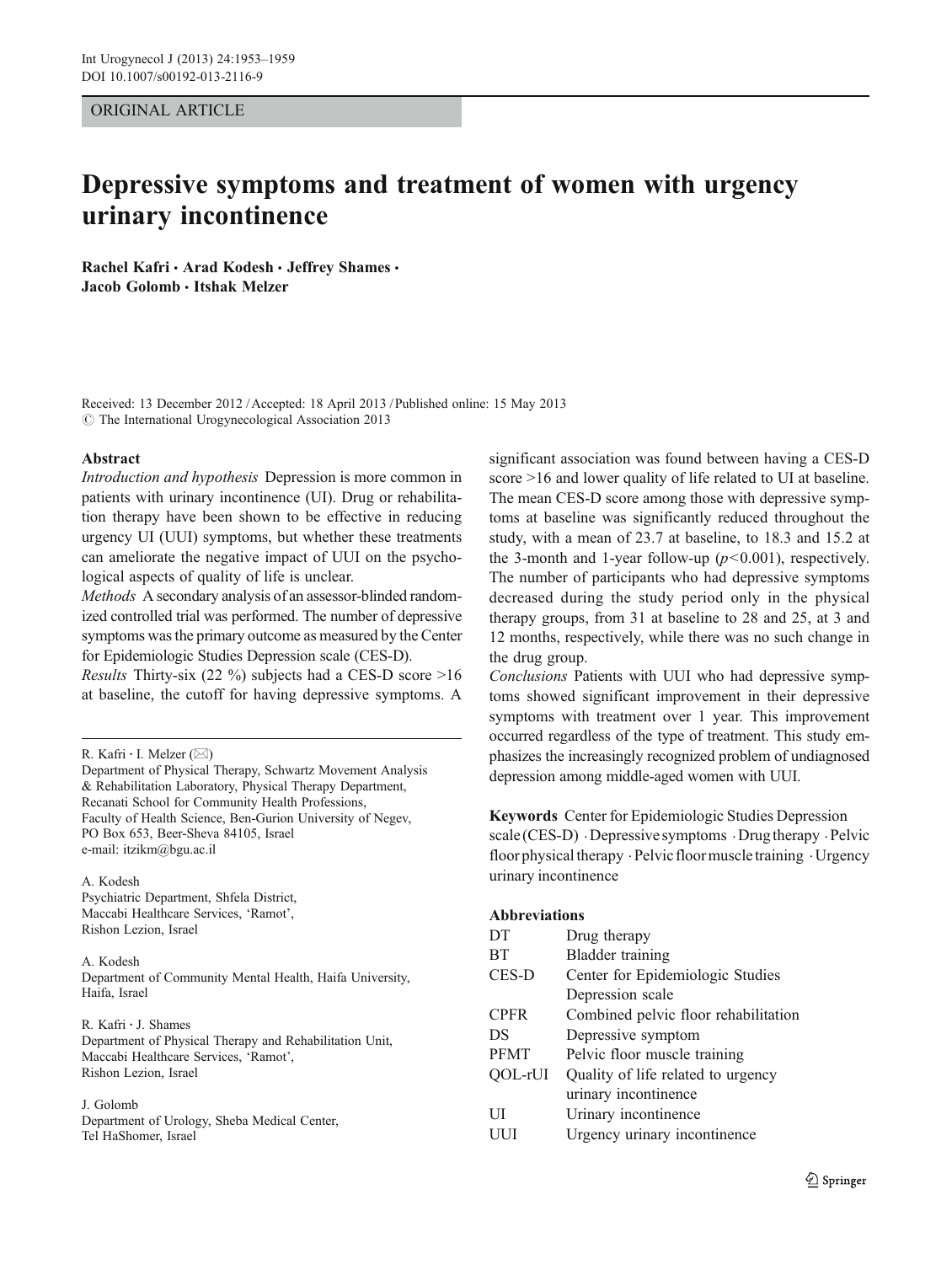## Introduction

Urinary incontinence (UI) and major depression are prevalent and distressing illnesses among women. During their lifetimes, approximately one half of all women will have UI, and 21 % will have one or more episodes of major depression. Both disorders are associated with social stigma, underreporting by patients, and lack of recognition by physicians [[1](#page-5-0)–[3\]](#page-5-0). Depression has been shown to have a marked effect on both social and vocational functioning, with increased disability, mortality, and health care utilization and lost productivity [\[2](#page-5-0), [3](#page-5-0)]. One of six adults reported depression or anxiety in Israel in 2003 [[4\]](#page-5-0), but the true prevalence of depressive disorder is thought to be higher and difficult to determine [[3\]](#page-5-0).

Steers and Lee found that among women with UI 15.5 % have depression, which is significantly higher than in women without UI (9.2 %) [[5\]](#page-5-0). Moreover, each 7-episode increase in UI per week was found to be associated with increased depressive symptoms (DS, adjusted odds ratio 1.10, 95 % confidence interval 1.01–1.21, p=0.005) [\[6](#page-5-0)]. Compared to stress UI, urgency UI (UUI) exerts a greater impact on quality of life. One reason for this disparity may be the unpredictable nature of UUI and reduced ability to control activities associated with urine loss. The emotional burden of UUI may lead to higher rates of psychiatric disorders such as anxiety or depression compared to nonsufferers [[5\]](#page-5-0). The prevalence of depression in women aged 40–44 with UUI is reported to be 11.7  $\%$  [\[7](#page-5-0)]. A causal association between incontinence and depression would require community-based prospective studies, but such studies are rare [[5](#page-5-0)]. Although many studies have shown that various treatments reduce the frequency or severity of UUI symptoms, less is known about the impact of treatment on patients' quality of life, particularly in the realm of psychological distress [\[8](#page-5-0)]. Only one study which compared shortterm outcomes of drug therapy (DT) to bladder training (BT) and pelvic floor muscle training (PFMT) for women aged over 55 with UUI and stress UI evaluated the effect on psychological distress [[8\]](#page-5-0).

The goals of this study were (1) to examine whether UUI therapy is more beneficial for UUI women with DS compared to UUI women without DS and (2) to identify which treatments are more beneficial for improvement in the DS. To answer these questions we conducted a supplementary analysis of data from a randomized controlled trial (RCT), in which we compared long-term efficacy of BT, PFMT, combined pelvic floor rehabilitation (CPFR), and DT in women with UUI [\[9](#page-5-0)].

Based on our recently published RCT that showed improvement in quality of life in UUI women following UUI therapy [[9\]](#page-5-0) we hypothesized that UUI treatment, i.e., DT, BT, PFMT, or CPFR is more beneficial for women with DS compared with women that did not suffer from DS. Our second hypothesis is that the UUI physical therapy interventions are more beneficial for relieving DS than UUI DT in that it provides positive reinforcement and encouragement through psychological support and behavioral intervention [[9\]](#page-5-0).

## Materials and methods

A total of 164 women with UUI symptoms were recruited to a randomized single-blind controlled trial. Additional detailed description of this study was reported elsewhere [[9\]](#page-5-0). Women were recruited through invitation letters that were sent to 30,000 potential candidates randomly selected from a population of 520,000 women aged 45–75. Of these, 164 women with UUI symptoms who were diagnosed by health care professionals and fulfilled the inclusion–exclusion criteria were recruited. The inclusion criteria were: women aged 45–75 that experienced at least three episodes of UUI, i.e., a complaint of involuntary loss of urine associated with urgency that was not explained by stress UI symptoms [[9,](#page-5-0) [10](#page-5-0)]. One of the exclusion criteria was the presence of clinically diagnosed depression or other psychiatric disorder. We used this exclusion criterion because of our pilot results which showed that clinical depression treated with antidepressant drugs can bias study results towards treatment failure [\[9](#page-5-0)]. Other exclusion criteria were: not being functionally independent, contraindications to DT, current urinary tract infection, neurological disease, previous pelvic floor surgery, and previous pelvic floor physical therapy. All women provided informed consent in accordance with procedures approved by the Institutional Review Board of Maccabi Healthcare Services in Israel (Clinical Trials Registration number NCT00498888).

## Procedures

The study was comprised of baseline examination (t0), post testing examination after 3 months of treatment (t1), and 12 month follow-up (t2). The four study arms were: DT (tolterodine SR 4 mg), BT, PFMT, or CPFR. After baseline examination, patients were randomly allocated to one of the four study groups by randomly permuted blocks of four, with random assignment concealed in tamperproof envelopes. The assignment was enclosed in sequentially numbered sealed envelopes by a person not involved in the study. The examiner was blinded to the participant's allocation; however, the participants were not blinded to the group allocation. To minimize the likelihood of assessor bias, participants were asked not to discuss their treatment and/or reveal to the principal investigator any information on group allocation doing the assessments. Patients from the BT, PFMT, and CPFR groups had 4 visit appointments, once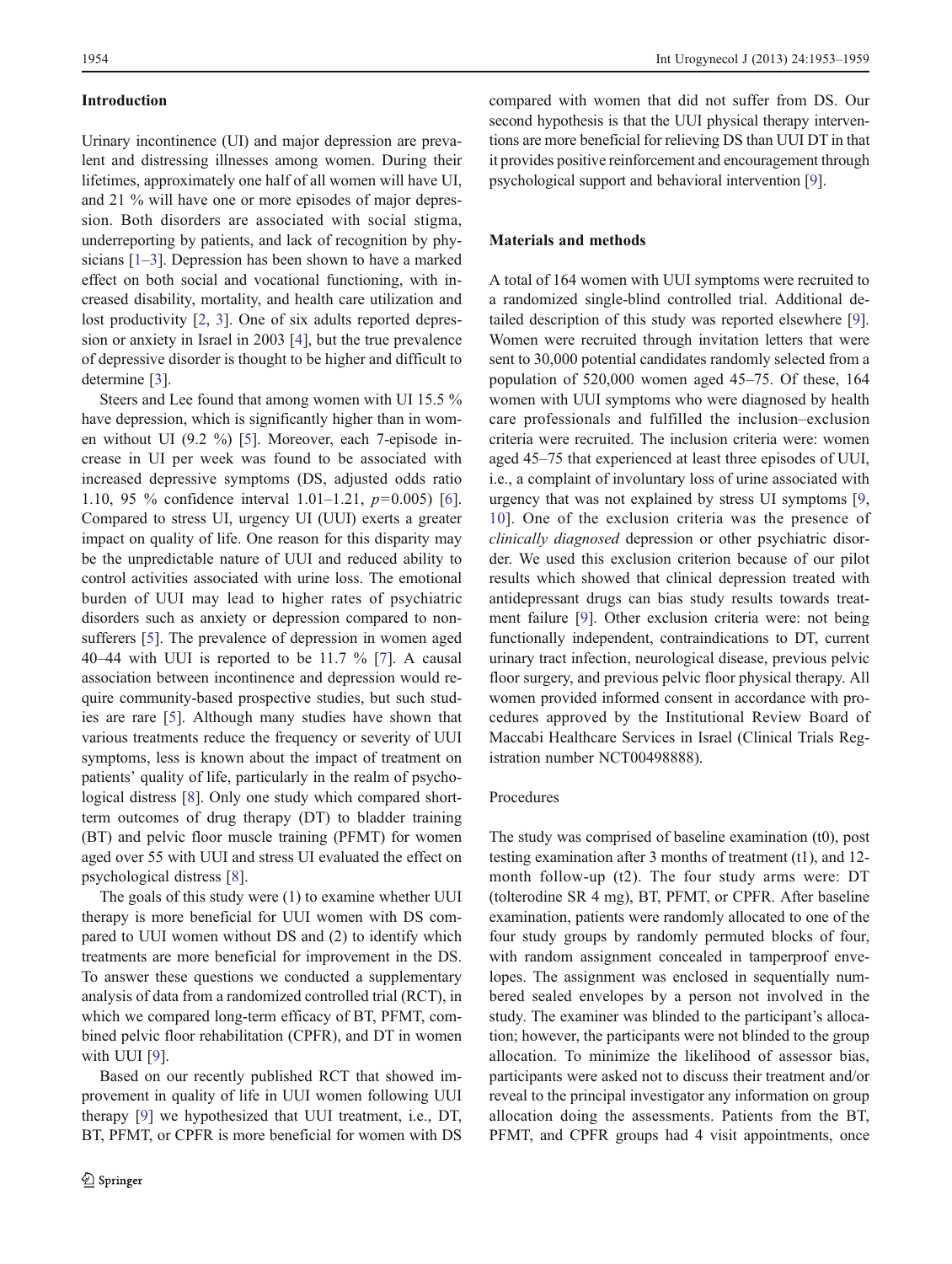every 3 weeks, with 1 of 20 female physical therapists who specialized in pelvic floor rehabilitation. Each visit lasted 50 min. To ensure standardization of all study procedures, training meetings were conducted by the principle investigator for all participating therapists before and during the trial. The compliance with taking medication was tracked by collecting the blister packs that were used during the trial.

## Outcome measures

The primary outcome of this analysis was the number and presence of DS as indicated by the Center for Epidemiologic Studies Depression scale (CES-D). The CES-D was developed by Radloff in 1977 [[11,](#page-5-0) [12](#page-5-0)]. Although originally developed as a general screening measure, it is widely used as a measure to monitor DS. The 20 items assess the frequency of occurrence of DS symptoms, within the last 7 days, on a 4-point rating scale from 0 (rarely or none of the time) to 3 (most of the time: 5–7 days); therefore, higher scores indicate more DS. CES-D scores ≥16 are considered to be more likely to indicate depression. Internal consistency for CES-D is high (Cronbach's  $\alpha$ =0.88) [\[11\]](#page-5-0).

The secondary outcomes were measures of UUI parameters: urination frequency in 24 h and self-recorded UUI episodes in the last week. Quality of life related to urinary incontinence (QOL-rUI) [\[13](#page-5-0)] measures included: (1) Incontinence Quality of Life instrument (I-QOL) (intraclass correlation coefficient 0.83–0.93); (2) each subject was asked to report existence of symptoms known to be related to UI or DT: dry mouth, constipation, sleepiness, fatigue, vision disturbance, dizziness, urination distribution, breathing difficulty, headache, and low back pain [\[9](#page-5-0)]; and (3) health status was measured by the EuroQol visual analog scale (EQ VAS) that records the responder's self-rated health on a vertical VAS in which the endpoints are labeled "best imag-inable health state" and "worst imaginable health state" [\[13](#page-5-0)].

#### Statistical analysis

Baseline characteristics of the depressed and nondepressed groups were compared using the Kruskal-Wallis U test since the data were not normally distributed (Shapiro-Wilk statistic). To test our first hypothesis that all therapies are more beneficial for subjects with DS compared to women without symptoms,  $(1)$  during the first 3 months  $(t0 \text{ to } t1)$  and  $(2)$ during the 12 months follow-up, in comparison with baseline measurements (t0 to t2), we applied mixed-effect models for repeated measures to evaluate within group and between group differences. We applied a separate model where the dependent variables were: number of voids per 24 h, self-recording of UUI episodes during the previous week, CES-D score, I-QOL, number of UUI-related symptoms, and the EQ VAS health (continuous measures), while

the independent variables were categorical: the study groups (nondepressed vs depressed women) time (t0, t1, and t2) and the interaction effect between group and time.

To test our second hypothesis that the physical therapy interventions are more beneficial than DT for all subjects (with or without DS), (1) during the first 3 months (t0 to t1) and (2) during the 12 months follow-up, in comparison with baseline measurements (t0 to t2), we applied a model where the dependent variable is CES-D score (a continuous one), while the independent variables were categorical: the study groups (DT vs BT vs PFMT vs CPFR) time (t0, t1, and t2) and the interaction effect between group and time. The proportion of subjects with DS in each group over time was determined. The  $p$  values reported are based on twosided comparisons. A  $p$  value of 0.05 was considered statistically significant.

All data were analyzed by intention-to-treat methodology. For participants who dropped out of the study, the last value available was carried forward to account for missing data [[14\]](#page-5-0). Statistical analyses were performed using SPSS Statistics version 15 (SPSS Inc., Chicago, IL, USA).

#### Results

Of 164 women, 36 (22 %) showed DS as the CES-D scores suggest at baseline (CES-D score >16). Also, there was no significant difference in this proportion between subjects who finished the study protocol (28/137, 20.4 %) and those who dropped out  $(8/27, 30\%)$  ( $p=0.313$ ). Baseline characteristics, including age, parity, body mass index, frequency of voids, and UUI episodes, were not significantly different between women with and without DS. Women with DS showed a significantly higher prevalence of fatigue and headache symptoms compared with women without DS (83.3 vs 58.6 % and 44.4 vs 22.7 %,  $p<0.01$ , respectively). Table [1](#page-3-0) shows that women with DS also showed significantly lower scores on the QOL-rUI assessment and significantly lower EQ VAS scores compared to women without DS (63.7±21.2 vs 73.7±20.9 and 62.7±22.0 vs 78.7±15.1,  $p<0.001$ , respectively).

Women with and without DS showed a significant improvement over the study periods, with significant main effect of time for primary and secondary outcome measures (Table [2](#page-3-0)). Significant interaction effects between groups (with or without DS) and time were found for CES-D score and number of UUI-related symptoms, suggesting that the improvement in UUI symptoms and DS was greater for participants who had baseline DS compared with non-DS women. The interaction effects between groups for the EQ VAS health suggests that the EQ VAS health score in the DS women almost reached statistical significance compared with women without DS  $(p=0.055)$ . The CES-D scores of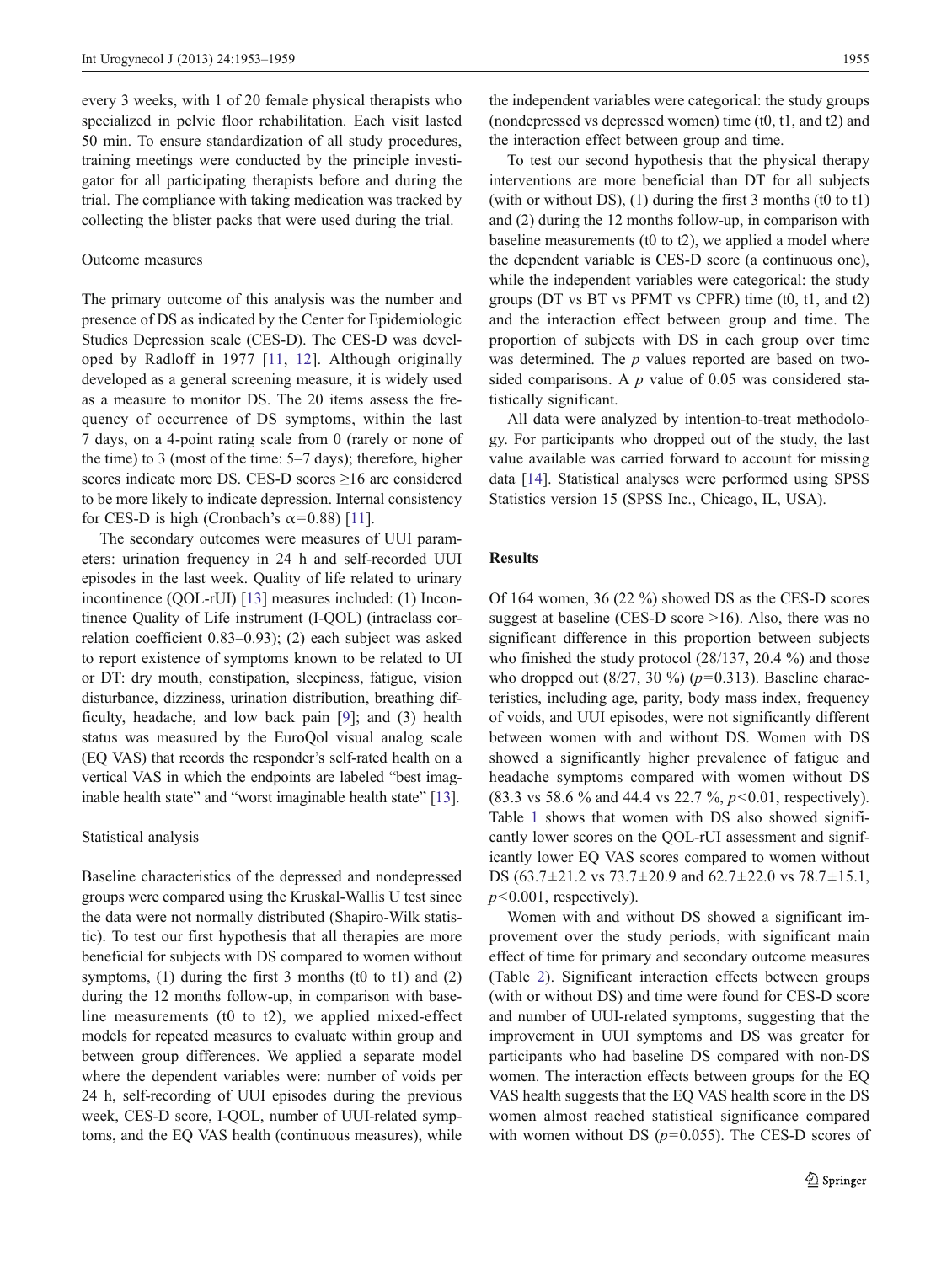| Characteristics                   | Full sample $n=164$ | Women with DS   | Women without DS | $p$ value |
|-----------------------------------|---------------------|-----------------|------------------|-----------|
| Age                               | $56.7 \pm 8.0$      | $56.9 \pm 8.2$  | $56.0 \pm 7.2$   | 0.703     |
| Education (years)                 | $14.4 \pm 3.0$      | $14.5 \pm 2.9$  | $14.0 \pm 3.4$   | 0.563     |
| Married                           | 121 $(73.8\%)$      | $96(75\%)$      | 25 (69.4 %)      | 0.591     |
| Number of births                  | $2.7 \pm 1.5$       | $2.8 \pm 1.5$   | $2.4 \pm 1.3$    | 0.111     |
| Body mass index                   | $28.2 \pm 5.8$      | $27.9 \pm 5.3$  | $29.3 \pm 7.3$   | 0.662     |
| Number of UUI episodes/week       | $7.0 \pm 8.7$       | $6.9 + 9.0$     | $7.3 \pm 7.4$    | 0.292     |
| Number of voids per 24 h          | $12.1 \pm 4.6$      | $11.9 \pm 4.6$  | $13.1 \pm 4.7$   | 0.096     |
| I-QOL                             | $71.7 \pm 21.3$     | $73.9 \pm 20.9$ | $63.7 \pm 21.2$  | 0.010     |
| EQ VAS                            | $75.2 \pm 18.0$     | $78.7 \pm 15.1$ | $62.7 \pm 22.0$  | < 0.001   |
| Number of UUI-related discomforts | $2.4 \pm 1.8$       | $2.2 \pm 1.7$   | $3.5 \pm 1.9$    | < 0.001   |
| Dry mouth                         | 60 (36.6 $\%$ )     | 42 $(32.8\%)$   | 18 $(50 \%)$     | 0.059     |
| Constipation                      | $36(22\%)$          | $27(21.2\%)$    | $9(25\%)$        | 0.618     |
| Fatigue                           | 105 (64 $\%$ )      | 75 (58.6 $\%$ ) | 30 $(83.3\%)$    | 0.006     |
| Headache                          | 45 $(27.4\%)$       | $29(22.7\%)$    | 16 (44.4 $\%$ )  | 0.010     |
| Low back pain                     | 59 (36 %)           | 43 (33.6 $\%$ ) | 16 (44.4 $%$ )   | 0.232     |

<span id="page-3-0"></span>**Table 1** Characteristics of women suffering from DS vs women that do not suffer from DS at baseline  $(n=164)$ 

Values represent mean $\pm$ SD for continuous data and n (%) for categorical data. All p values are based on the Kruskal-Wallis test for continuous variables and chi-square test for categorical variables

36 participants who had DS at baseline decreased significantly throughout the study intervention period, from a mean of  $23.7\pm8.7$  at baseline to  $18.3\pm12.8$  after 3 months and  $15.2 \pm 10.5$  after 1 year follow-up ( $p < 0.001$ ), which is clinically important since a CES-D score below 16 is considered as not having DS.

No significant interaction effects between the four treatment groups and time for CES-D score were found for both the DS and non-DS women (Table [3\)](#page-4-0). The results showed a significant main effect of time where the CES-D score improved for women with DS  $(F=9.190, p<0.001)$ . UUI

women without DS ,however, showed a small increase in CES-D scores  $(F=4.584, p=0.01)$  well below the CES-D score of 16 that is considered to indicate depression.

We also examined the proportion of DS patients in each treatment group over time. Because of the small sample size we attempted comparison of DT with any physical therapy (which aggregated women from the BT, PFMT, and CPFR groups). This demonstrated that in the DT group 5 (12 %) women had DS at baseline without changing throughout the study period, whereas in the physical therapy group 31 (25 %) women had DS at baseline and 28 (22 %) and 25

|  |  |  |  |  | Table 2 Baseline value and changes from baseline for outcome measures, showing participants with or without DS at baseline |  |  |
|--|--|--|--|--|----------------------------------------------------------------------------------------------------------------------------|--|--|
|--|--|--|--|--|----------------------------------------------------------------------------------------------------------------------------|--|--|

|                                |                       | Measurements                       |                                    |                                    | ANOVA $(t0-t2)$         |                            |
|--------------------------------|-----------------------|------------------------------------|------------------------------------|------------------------------------|-------------------------|----------------------------|
| Variable                       | Baseline DS           | t <sub>0</sub>                     | t1                                 | t2                                 | Time                    | Time $\times$ group        |
| Number of voids per 24 h       | Without DS<br>With DS | $11.9 \pm 4.6$<br>$13.1 \pm 4.7$   | $9.7 \pm 3.9$<br>$11.0 \pm 3.6$    | $9.1 \pm 4.1$<br>$11.6 \pm 5.6$    | $F=18.334(p<0.001)$     | $F=1.653$ NS ( $p=0.193$ ) |
| Number of UUI episodes/week    | Without DS<br>With DS | $6.9 \pm 9.0$<br>$7.3 \pm 7.4$     | $3.2 \pm 4.6$<br>$4.9 \pm 6.7$     | $3.5 \pm 7.2$<br>$5.3 \pm 7.0$     | $F=9.763(p<0.001)$      | $F=0.697$ NS ( $p=0.499$ ) |
| CES-D score                    | Without DS<br>With DS | $5.6 \pm 4.2$<br>$23.7 \pm 8.7$    | $6.2 \pm 5.8$<br>$18.3 \pm 12.8$   | $7.3 \pm 6.7$<br>$15.2 \pm 10.5$   | $F=11.509 (p<0.001)$    | $F=24.779(p<0.001)$        |
| I-QOL                          | Without DS<br>With DS | $73.9 \pm 20.9$<br>$63.7 \pm 21.2$ | $90.2 \pm 19.9$<br>$76.1 \pm 22.3$ | $91.8 \pm 19.4$<br>$76.9 \pm 24.7$ | $F=54.121(p<0.001)$     | $F=1.126$ NS ( $p=0.326$ ) |
| Number of UUI-related symptoms | Without DS<br>With DS | $2.2 \pm 1.7$<br>$3.5 \pm 1.9$     | $2.0 \pm 1.8$<br>$2.6 \pm 2.1$     | $1.8 \pm 1.5$<br>$2.3 \pm 1.8$     | $F=12.961(p<0.001)$     | $F=4.232$ ( $p=0.015$ )    |
| EO VAS health                  | Without DS<br>With DS | $78.7 \pm 15.1$<br>$62.7 \pm 22.0$ | $79.7 \pm 16.5$<br>$69.7 \pm 18.7$ | $79.7 \pm 15.7$<br>$69.4 \pm 19.3$ | $F=5.374$ ( $p=0.005$ ) | $F=2.920$ NS ( $p=0.055$ ) |

Analysis of variance (ANOVA) with repeated measures for all outcome measures with main effects of groups (with DS and without DS) and time (t0 and t2) and the interaction effect between group and time. Values are mean $\pm$ SD. Statistical significance set at  $p$ <0.05

 $t0$  = baseline,  $t1$  = 3 months,  $t2$  = 12 months, NS not significant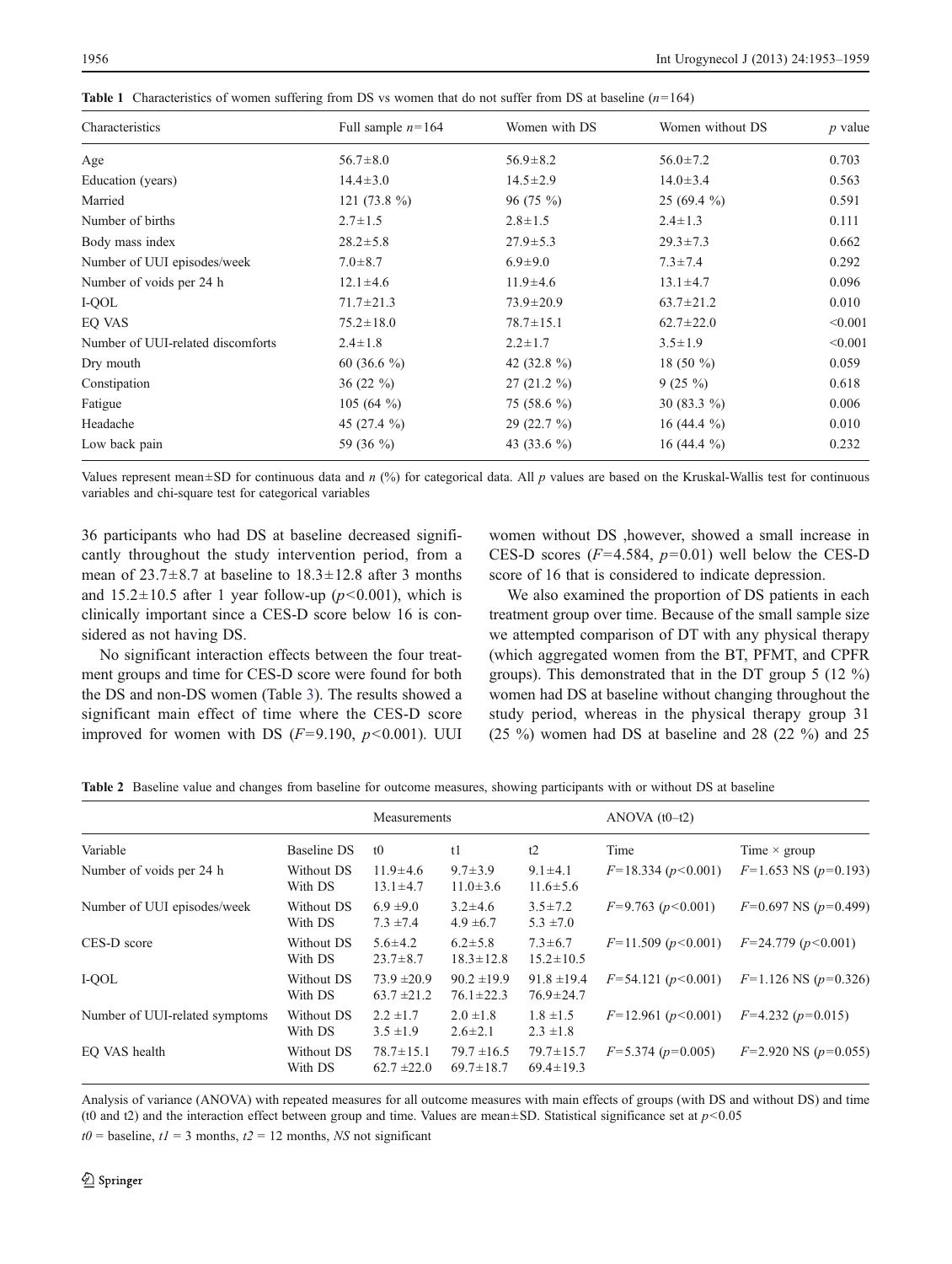<span id="page-4-0"></span>

|  |  |  |  |  | Table 3 Changes from baseline (t0) to t1 and t2 for CES-D measures, by treatment groups |
|--|--|--|--|--|-----------------------------------------------------------------------------------------|
|--|--|--|--|--|-----------------------------------------------------------------------------------------|

|                                                 |                            | CES-D score                        |                                    |                                   | ANOVA $(t0-t2)$        |                         |
|-------------------------------------------------|----------------------------|------------------------------------|------------------------------------|-----------------------------------|------------------------|-------------------------|
| Participants                                    | Treatment group            | t0                                 | t1                                 | t2                                | Time                   | Time x Treatment group  |
| Participants without DS<br>at baseline, $n=128$ | DT<br>BT                   | $4.9 \pm 4.4$<br>$5.6 \pm 4.3$     | $5.0 \pm 5.3$<br>$7.0 \pm 6.3$     | $6.9 \pm 7.5$<br>$7.4 \pm 6.1$    | $F=4.584$ ( $p=0.01$ ) | $F=0.313$ ( $p=0.930$ ) |
|                                                 | <b>PFMT</b>                | $6.3 \pm 4.5$                      | $6.7 \pm 6.1$                      | $7.2 \pm 6.7$                     |                        |                         |
|                                                 | <b>CPFR</b>                | $5.9 \pm 3.5$                      | $6.3 \pm 5.7$                      | $8.0 \pm 6.3$                     |                        |                         |
| Participants with DS<br>at baseline, $n=36$     | DT<br>BT                   | $27.8 \pm 12.1$<br>$22.6 \pm 10.8$ | $23.0 \pm 15.3$<br>$17.7 \pm 15.6$ | $14.2 \pm 19.6$<br>$12.6 \pm 7.5$ | $F=9.190 (p<0.001)$    | $F=0.618$ ( $p=0.715$ ) |
|                                                 | <b>PFMT</b><br><b>CPFR</b> | $22.8 \pm 5.3$<br>$23.7 \pm 6.1$   | $17.0 \pm 8.4$<br>$17.9 \pm 11.5$  | $18.8 \pm 5.8$<br>$16.3 \pm 11.2$ |                        |                         |

Analysis of variance (ANOVA) with repeated measures for CES-D score with main effects of treatment groups (DT, BT, PFMT, and CPFR) and time (t0, t1, and t2) and the interaction effect between group and time. Values are means $\pm$ SD. Statistical significance was set at p<0.05

 $t0$  = baseline,  $t1$  = 3 months,  $t2$  = 12 months, DT drug therapy, BT bladder training, PFMT pelvic floor muscle training, CPFR combined pelvic floor rehabilitation

(20 %) women had DS at 3 months and 12 months followup, respectively. This change, however, did not reach statistical significance.

The reported adherence to physical therapy treatment  $(BT=85 \text{ %}, PFMT=90 \text{ %}, and CPFR=95 \text{ %})$  was significantly higher than in DT (64 %) ( $p=0.01$ ) at the 3-month follow-up assessment. Dropouts were defined as participants who took either less than three monthly packs of DT or attended less than three appointments with the physical therapist. Reasons for dropout from the DT group included 13 women that were unsatisfied with their group allocation, acute back pain (1 woman), and dizziness (1 woman). Two women withdrew from BT because of their medical condition (1 woman) and no response to treatment (1 woman). Six women withdrew from PFMT due to their medical condition (1 woman) and no response to treatment (5 women), with an additional two women withdrawing because of their medical condition at 1 year. Four women withdrew from the CPFR because of no response to treatment.

# Discussion

Our analysis revealed two important findings. Despite the clinical depression exclusion criterion, 22 % of our study population had DS according to the CES-D. It is assumed that women who showed CES-D scores  $\geq 16$  are depressed [\[12](#page-5-0)], although they were not clinically diagnosed and not treated for depression. Our results showed significant improvement in CES-D scores post interventions. Furthermore, clinically meaningful improvement was found in the CES-D scores in these UUI women, i.e., scores less than 16, 12 months after treatments. This finding emphasizes the increasingly recognized problem of undiagnosed depression. Moreover, if we had not excluded the clinically depressed women from the study, the prevalence of DS in the study population would probably be higher. Depression, anxiety, and UI are all associated with social stigma [[7\]](#page-5-0), and depression was found to be associated with poorer perception of physical health and quality of life in Israeli primary care patients [[3\]](#page-5-0). Our finding of significantly lower QOL-rUI and health scores in participants with DS strengthens this knowledge.

We also found that physical therapy or DT for UUI women improved DS (Table 3). A recent review conducted by Ströhle (2009) suggests that exercise training may be clinically effective in depression and panic disorder [[15\]](#page-5-0). However, research regarding the effect of conservative treatment of UI on psychological distress is sparse [[8\]](#page-5-0). For example, Burgio et al. [\[8](#page-5-0)] found that psychological distress was significantly reduced after behavioral or drug treatment for UUI, regardless of the type of treatment, and the reduction of distress was not correlated consistently with reduction of incontinence. Also, Tadic et al. [\[16\]](#page-6-0) found that behavioral treatment improved psychological burden, especially in those with a history of depression. Our results are in agreement with the above studies. Similar to Burgio et al. [\[8](#page-5-0)], we found that regardless of the type of treatment there was improvement in DS. In contrast to UUI women, no significant differences were found between baseline and 8 weeks follow-up, for both anxiety and depression scales [\[17](#page-6-0)], in a group of 21 women with stress incontinence (mean age  $54.5 \pm 9$ ) who were awaiting surgery and received 6 weeks of biofeedback training of the pelvic floor muscles.

To our knowledge this is the first randomized singleblind controlled trial that compares the long-term clinical effectiveness of two different approaches to relieve UUI symptoms (i.e., drug vs behavioral treatments). Previous studies have not examined the clinical effect on DS in women with pure UUI with a strict protocol (drug vs behavioral). Furthermore, women who had biofeedback assisted PFMT were instructed to continue taking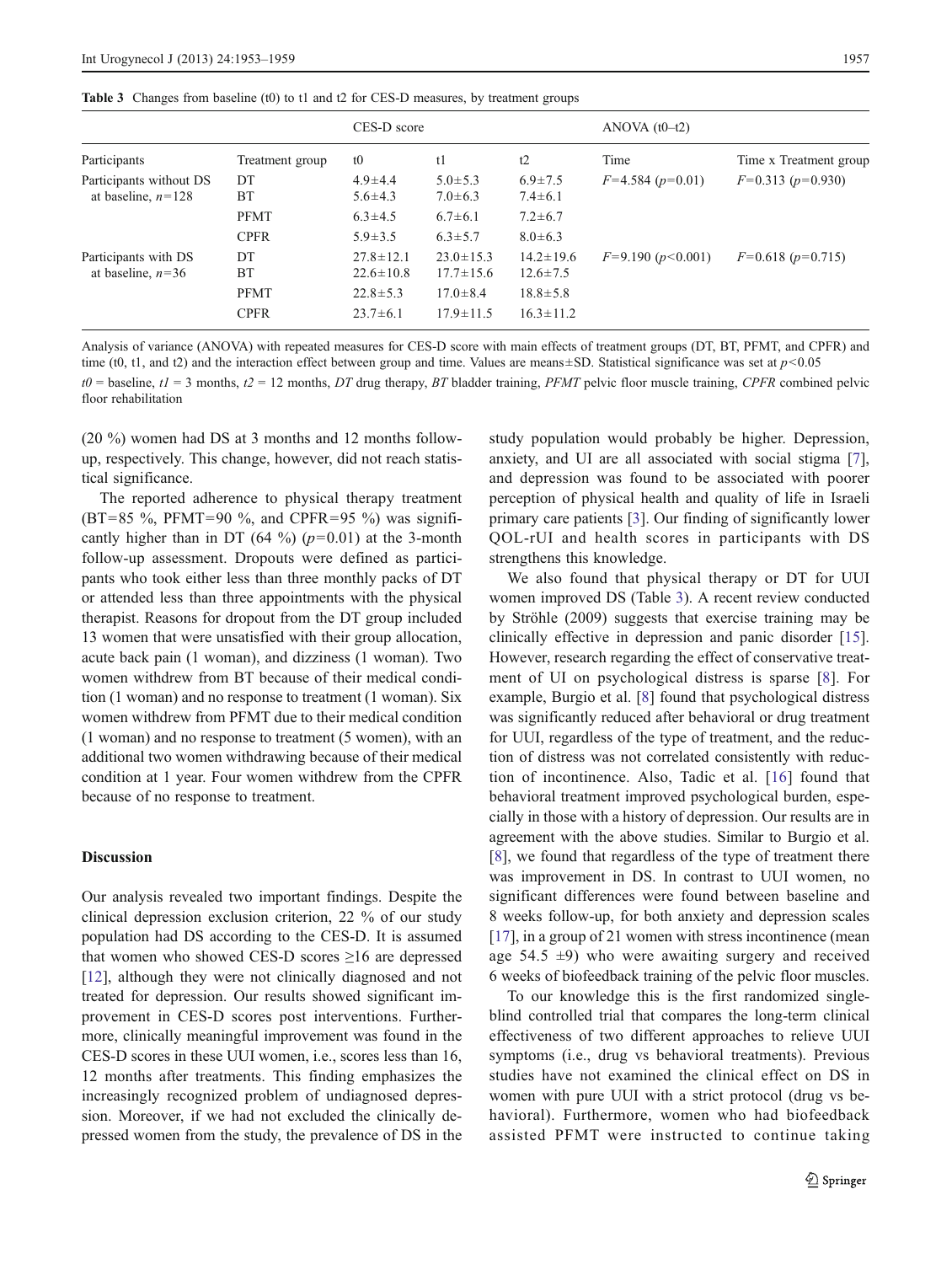<span id="page-5-0"></span>anticholinergic medications for UI throughout the study [\[16](#page-6-0)], and the placebo control included bladder diary monitoring and therapist contact as well [8].

Many women with bladder incontinence self-manage their condition by restricting their activities and by using various coping mechanism such as "toilet mapping" and defensive voiding. This self-management approach often leads to social withdrawal, relationship difficulties, and fear of engaging in everyday life, aggravating a cascade of social and psychological distress [\[18](#page-6-0)]. In our study, in comparison to women without DS, women with DS had significantly lower self-rated health as evaluated by the EQ VAS. They also had significantly more complaints of UUI-related symptoms such as fatigue and headache. These symptoms overlap those of DS, so it is unclear if these symptoms are due to depression or due to UUI.

Based on Ströhle [15] it is reasonable to suggest that treatment with physical therapy which effectively reduces physical symptoms can also reduce the DS in UUI women. Unlike DT, which is a treatment that does not require physical activity, the aim of pelvic floor physical therapy in UI is to alter the individual's activities or their environment in order to improve bladder control [[19](#page-6-0)]. However, in our study sample, we were unable to prove superiority of physical therapy treatments over DT.

The study has several limitations. First, our study sample was small, especially the DT group with DS. It might be that low sample size was the cause of inability to find statistically significant differences between physical treatments and DT. Second, we assessed UUI women who volunteered to the RCT study; it is well known that volunteer participants tend to have higher compliance in studies that require physical activity when compared with the general population. Thus, generalizing our findings to the population of UI patients should be done with caution. Third, we were unable to include an additional control group with no behavioral or drug treatments, due to the aforementioned ethical considerations. A nontreatment group would provide further information regarding the pure influence of time. It might be the time was the cure of the DS in UUI women.

In conclusion, our study suggests that a large proportion of UUI women suffer from DS that were undiagnosed. Also, it appears that UUI physical treatments or UUI drug treatments are able to improve DS in UUI women who suffer from DS. These results reflect the importance of enhancing the awareness of clinicians about the depressive component in UUI treatment as a component of overall health-related quality of life in UUI women. Future controlled studies with larger samples are needed to confirm our results.

Acknowledgments We thank the physical therapists of Maccabi Healthcare Services who specialize in pelvic floor rehabilitation and their clinic directors for participating in the study and managing the data collection process. We thank the managers of the Maccabi 'Ramot' clinic and their team and the management of Shefela – Jerusalem District for their support of this project. We also thank the gynecology and urogynecology physicians who referred patients to our study and managed the drug therapy group. A special acknowledgment is dedicated to Dr. Yossi Azuri, M.D., MHA, head of the Clinical Studies Unit in Maccabi Healthcare Services and his staff. We thank Daniel Deutscher, Ph.D. PT, Director of Research and Development, Physical Therapy Service, Maccabi Healthcare Services, Tel Aviv, Israel. This study was funded by Maccabbi Healthcare services in Israel.

Conflicts of interest None.

#### References

- 1. Wyman J, Harkins S, Choi S, Taylor J, Fantl J (1987) Psychosocial impact of urinary incontinence in women. Obstet Gynecol 70:378–381
- 2. Melville JL, Delaney K, Newton K, Katon W (2005) Incontinence severity and major depression in incontinent women. Obstet Gynecol 106:585–592
- 3. Geulayov G, Lipsitz J, Sabar R, Gross R (2007) Depression in primary care in Israel. Isr Med Assoc J 9:571–578
- 4. Levinson D, Paltiel A, Nir M, Makovki T (2007) The Israel National Health Survey: issues and methods. Isr J Psychiatry Relat Sci 44:85–93
- 5. Steers W, Lee K (2001) Depression and incontinence. World J Urol 19:351–357
- 6. Sung V, West D, Hernandez A, Wheeler T, Myers D, Subak L et al (2009) Association between urinary incontinence and depressive symptoms in overweight and obese women. Am J Obstet Gynecol 200:555.e1–555.e5
- 7. Felde G, Bjelland I, Hunskaar S (2012) Anxiety and depression associated with incontinence in middle-aged women: a large Norwegian cross-sectional study. Int Urogynecol J 23:299–306
- 8. Burgio K, Locher J, Roth D, Goode P (2001) Psychological improvements associated with behavioral and drug treatment of urge incontinence in older women. J Gerontol B Psychol Sci Soc Sci 56:P46–P51
- 9. Kafri R, Deutscher D, Shames J, Golomb J, Melzer I (2012) Randomized trial of a comparison of rehabilitation or drug therapy for urgency urinary incontinence: 1-year follow-up. Int Urogynecol J. doi:[10.1007/s00192-012-1992-8](http://dx.doi.org/10.1007/s00192-012-1992-8)
- 10. Haylen B, de Ridder D, Freeman R, Swift S, Berghmans B, Lee J et al (2010) An International Urogynecological Association (IUGA)/International Continence Society (ICS) joint report on the terminology for female pelvic floor dysfunction. Int Urogynecol J 21:5–26
- 11. Amir M, Lewin-Epstein N, Becker G, Buskila D (2002) Psychometric properties of the SF-12 (Hebrew version) in a primary care population in Israel. Med Care 40:918–928
- 12. Radloff LS (1977) The CES-D scale: a self-report depression scale for research in the general population. Appl Psychol Meas 1:385–401
- 13. Moore K, Hu TW, Subak L, Wagner T, Deutekom M (2009) Economics of urinary and fecal incontinence and prolapse, Committee 22. In: Abrams P, Cardozo L, Khoury S, Wein A (eds) Incontinence: 4th International Consultation on Incontinence, Paris, July 5–8, 2008. Plymbridge Distributors Ltd, Plymouth, pp 1687–1712
- 14. Burgio K, Locher JL, Goode PS, Hardin M, McDowell BJ, Dombrowski M et al (1998) Behavioral vs drug treatment for urge urinary incontinence in older women: a randomized controlled trial. JAMA 280:1995–2000
- 15. Ströhle A (2009) Physical activity, exercise, depression and anxiety disorders. J Neural Transm 116:777–784